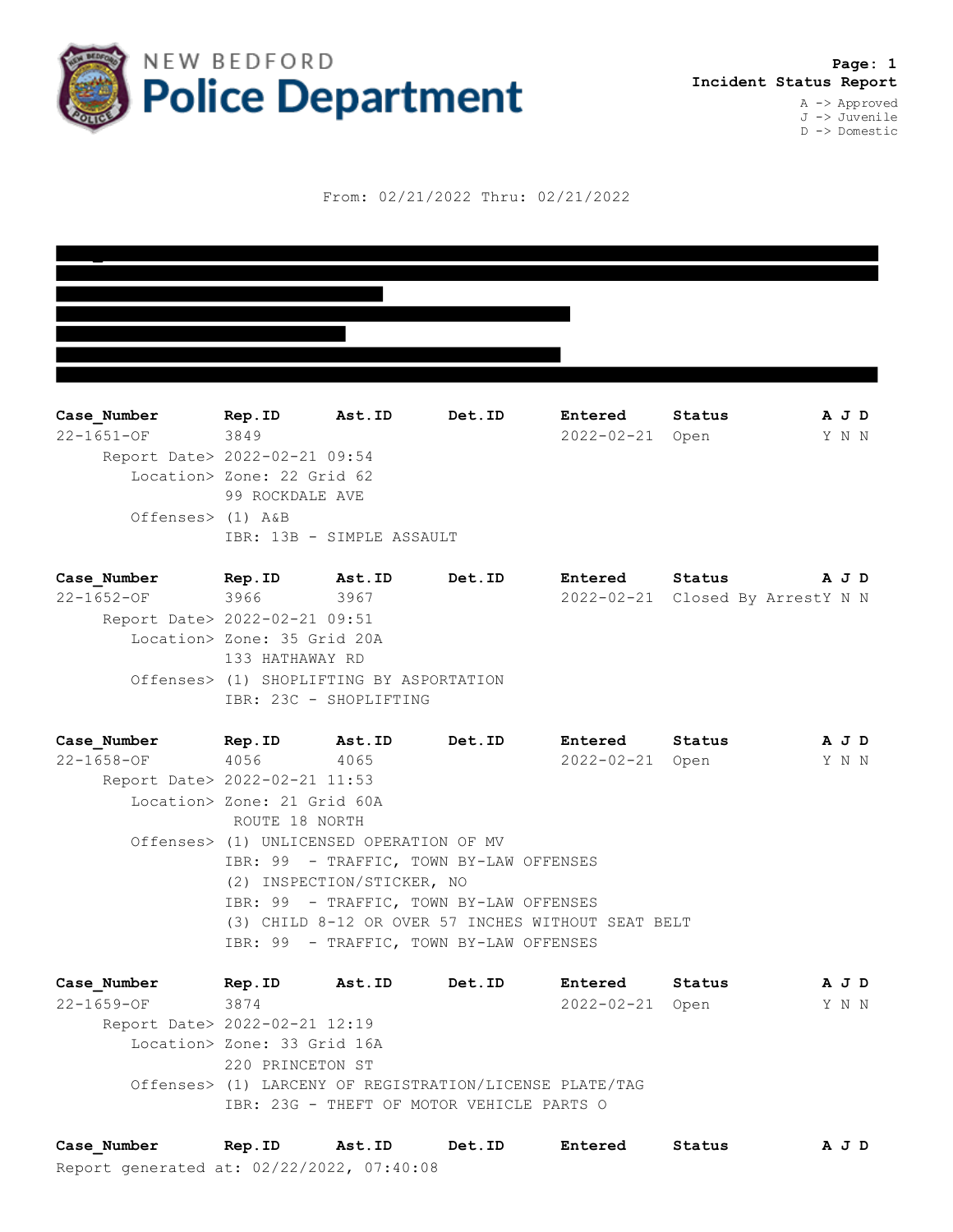

 **Page: 2 Incident Status Report**

> A -> Approved J -> Juvenile D -> Domestic

22-1660-OF 3874 2022-02-21 Open Y N N Report Date> 2022-02-21 12:59 Location> Zone: 33 Grid 14 41 HOLDEN ST Offenses> (1) B&E VEHICLE/BOAT NIGHTTIME FOR FELONY IBR: 23F - THEFT FROM MOTOR VEHICLE

**Case\_Number Rep.ID Ast.ID Det.ID Entered Status A J D** 22-1662-OF 5577 2022-02-21 Open N N N Report Date> 2022-02-21 14:36 Location> Zone: 32 Grid 26A 18 REYNOLDS ST Offenses> (1) BODILY INJURY BY DOG IBR: 90Z - ALL OTHER OFFENSES

**Case\_Number Rep.ID Ast.ID Det.ID Entered Status A J D** 22-1663-OF 3802 2022-02-22 Open N N N Report Date> 2022-02-21 15:06 Location> Zone: 14 Grid 26B 89 AUSTIN ST Offenses> (1) LARCENY OVER \$1200 c266 §30(1) IBR: 23H - ALL OTHER LARCENY

**Case\_Number Rep.ID Ast.ID Det.ID Entered Status A J D** 22-1667-OF 3894 2022-02-21 Open Y N N Report Date> 2022-02-21 15:21 Location> Zone: 31 Grid 15B 35 HATHAWAY ST Offenses> (1) THREAT TO COMMIT CRIME IBR: 13C - INTIMIDATION

**Case\_Number Rep.ID Ast.ID Det.ID Entered Status A J D** 22-1671-OF 4094 4078 2022-02-21 Open Y N N Report Date> 2022-02-21 18:27 Location> Zone: 22 Grid 62 73 ROCKDALE AVE Offenses> (1) UNLICENSED OPERATION OF MV IBR: 99 - TRAFFIC, TOWN BY-LAW OFFENSES (2) ALCOHOL IN MV, POSSESS OPEN CONTAINER OF IBR: 90G - LIQUOR LAW VIOLATIONS

**Case\_Number Rep.ID Ast.ID Det.ID Entered Status A J D** 22-1675-OF 4023 2022-02-21 Open Y N N Report Date> 2022-02-21 19:34 Location> Zone: 12 Grid 41D 241 ASH ST Offenses> (1) USE MV WITHOUT AUTHORITY IBR: 240 - MOTOR VEHICLE THEFT